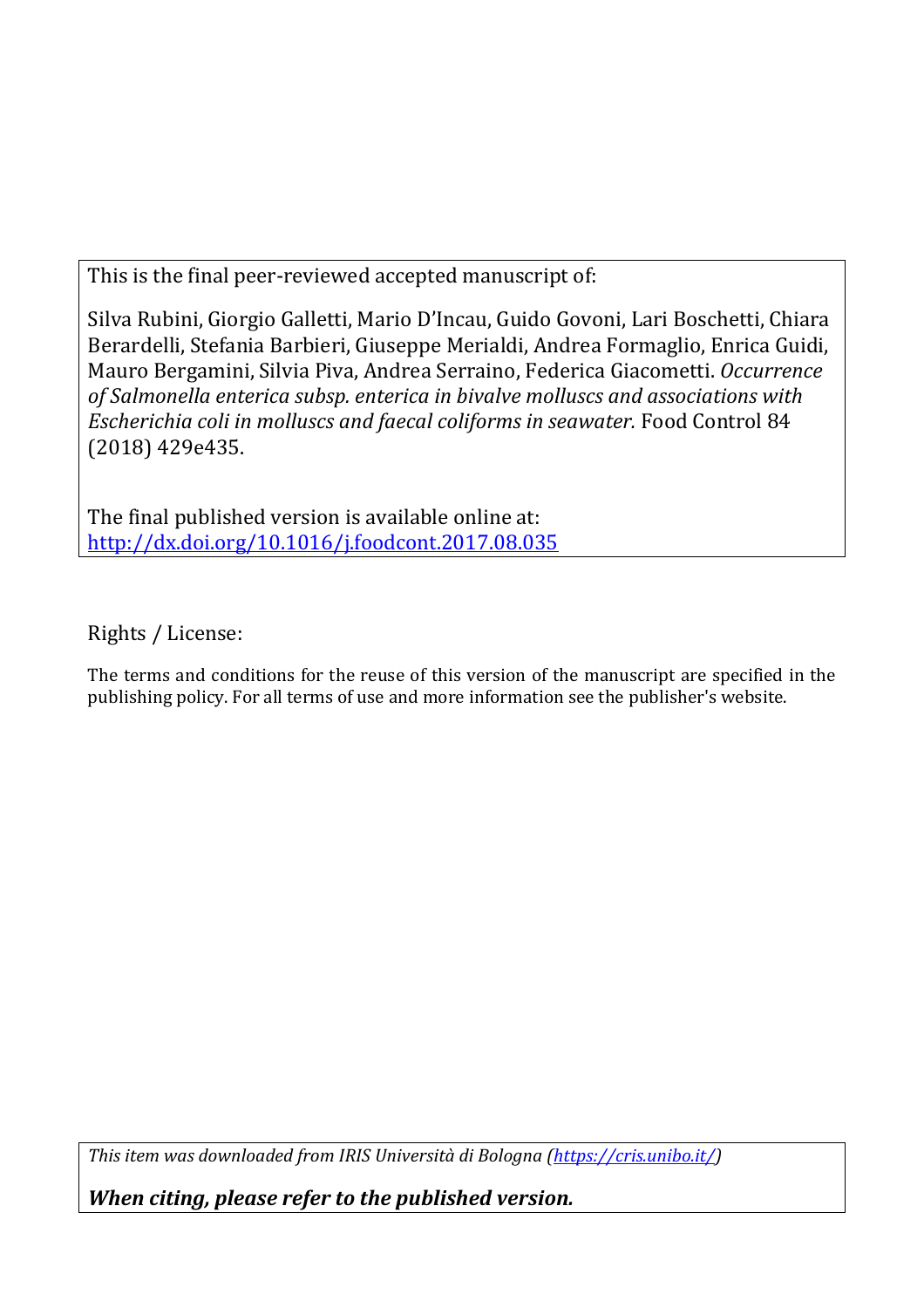1

| $\overline{2}$ | Occurrence of Salmonella spp. in bivalve molluscs and associations with Escherichia coli in                                                                   |
|----------------|---------------------------------------------------------------------------------------------------------------------------------------------------------------|
| 3              | molluscs and faecal coliforms in seawater                                                                                                                     |
| $\overline{4}$ |                                                                                                                                                               |
| 5              | Silva Rubini <sup>a</sup> , Giorgio Galletti <sup>a</sup> , Mario D'Incau <sup>a</sup> , Guido Govoni <sup>b</sup> , Lari Boschetti <sup>c</sup> , Chiara     |
| 6              | Berardelli <sup>c</sup> , Stefania Barbieri <sup>d</sup> , Giuseppe Merialdi <sup>a</sup> , Andrea Formaglio <sup>d</sup> , Enrica Guidi <sup>d</sup> , Mauro |
| 7              | Bergamini <sup>d</sup> , Silvia Piva <sup>e</sup> , Andrea Serraino <sup>e</sup> , Federica Giacomettie*                                                      |
| 8              |                                                                                                                                                               |
| 9              | <sup>a</sup> Experimental Institute for Zooprophylaxis in Lombardy and Emilia Romagna, Via Bianchi 9, 25124                                                   |
| 10             | Brescia, Italy                                                                                                                                                |
| 11             | <sup>b</sup> International Committee of the Red Cross (ICRC), 19 Avenue de la Paix 1202, Geneva, Switzerland                                                  |
| 12             | <sup>c</sup> Public Health Unit of Ferrara, U.O.D. Igiene degli alimenti di Origine Animale, Via Cassoli 30,                                                  |
| 13             | 44121 Ferrara, Italy                                                                                                                                          |
| 14             | <sup>d</sup> Department of Medical Sciences, Branch of Public Health Medicine, University of Ferrara, Via                                                     |
| 15             | Fossato di Mortara 64/b, 44121 Ferrara, Italy                                                                                                                 |
| 16             | <sup>e</sup> Department of Veterinary Medical Sciences, University of Bologna, Via Tolara di Sopra 50, 40064                                                  |
| 17             | Ozzano dell'Emilia, Bologna, Italy                                                                                                                            |
| 18<br>19       | (*) Corresponding author: Federica Giacometti, Tel.: $+39512097320$ ; fax: $+39512097346$ . E-                                                                |
| 20             | mail address: federica.giacometti3@unibo.it (F. Giacometti).                                                                                                  |
| 21             |                                                                                                                                                               |
| 22             | <b>Keywords:</b> bivalve molluscs, seawaters, Salmonella spp., <i>Escherichia coli</i> , faecal coliforms                                                     |
| 23             |                                                                                                                                                               |
| 24             | <b>ABSTRACT</b>                                                                                                                                               |
| 25             | The objectives of this study were to present data on the presence of Salmonella spp. and on the                                                               |
| 26             | enumeration of <i>Escherichia coli</i> and faecal coliforms respectively in different species of bivalve                                                      |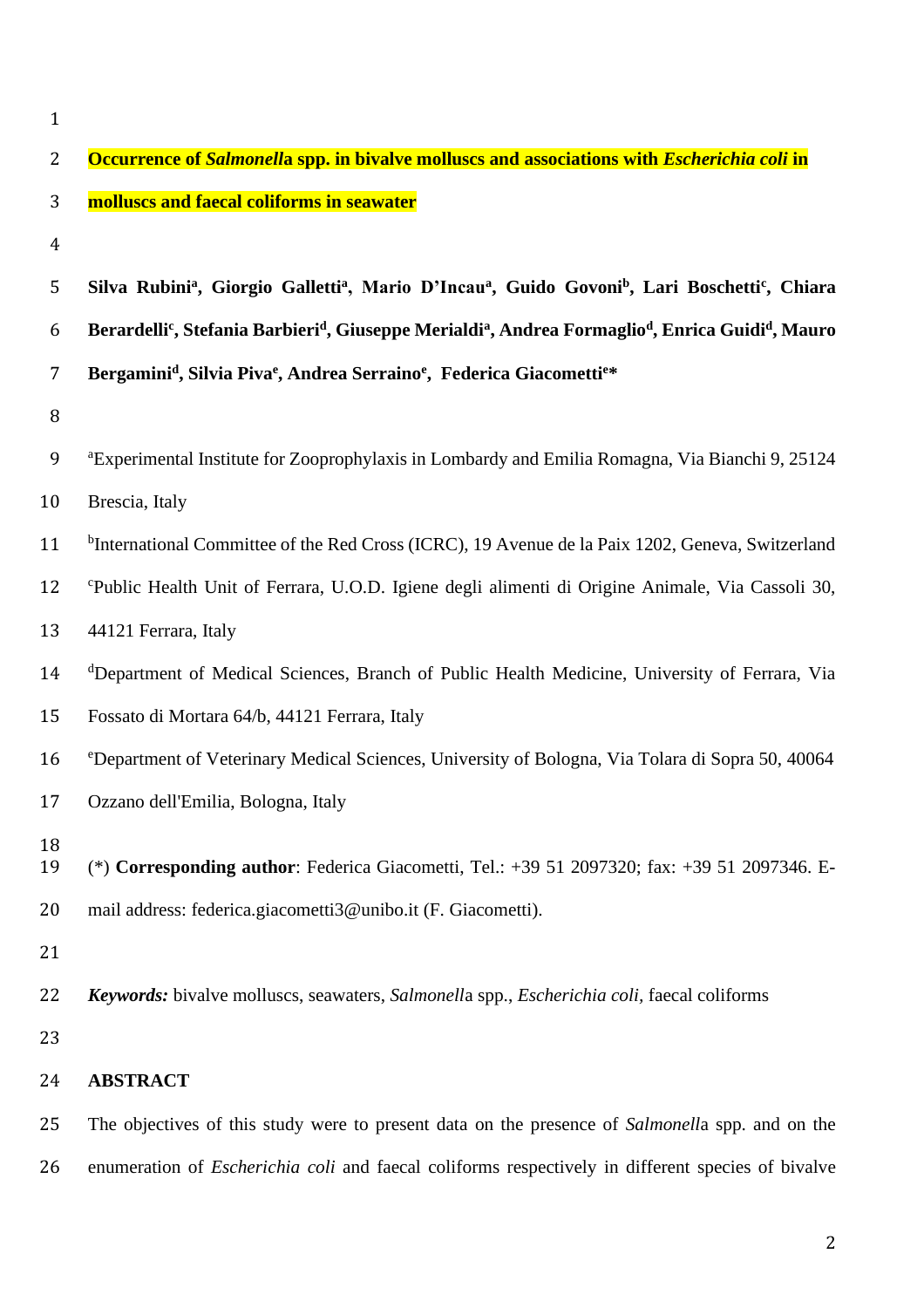molluscs and seawater and to conduct a retrospective evaluation to assess the capacity of *E. coli* in molluscs and faecal coliforms and *Salmonella* spp. in sea and brackish water to predict the presence of *Salmonella* spp. in bivalve molluscs, and therefore, the risk of exposure for consumers. Data were collected from 4972 seawater samples and 5785 live bivalve molluscs samples (2877 *Ruditapes philippinarum*, 2177 *Mytilus galloprovincialis,* 256 *Chamelae gallina* and 475 *C. gigas* and *O. edulis*) collected in the molluscs production area of Ferrara, Northern Italy, from 1997 to 2015. An overall *Salmonell*a spp. occurrence of 2.2% was reported in water and molluscs, with percentages varying depending on the type of sample and on the classification areas. All the 237 *Salmonella* strains were identified as *Salmonella enterica* and a total of 53 different serovars were observed. Significant associations between the fecal indicators and presence of *Salmonella* spp. were observed both applying EU and USA criteria, but, it should be noted that the EU approach seems to be more stringent achieving the goal of identifying the most critical batches (94 out of the 100) whereas, following the USA approach, a not negligible and higher number of batches compliant for faecal coliforms but contaminated by *Salmonella* spp. has to be mentioned. In any case, the faecal indicators *E. coli* in molluscs and faecal coliforms in seawaters reflect only in part the presence of *Salmonella* spp. in molluscs and the consequent potential risk for consumers. Microbiological evaluation of seawaters seems to have a minor impact into the prediction of *Salmonella* spp. presence in molluscs.

#### **1. Introduction**

 In Italy bivalve molluscs such as Manila clams (*Ruditapes philippinarum*) and mussels (*Mytilus galloprovincialis*) represent products of great economic importance whereas striped clams (*Chamelae gallina*) and oysters (*Crassostrea gigas* and *Ostrea edulis*) are of less economic importance. Overall they are widely distributed in the food trade and, specifically for *R. philippinarum,* Italy is the second producer after China (Turolla, 2008).

 In relation to the sanitary control of shellfish produced and sold for human consumption, two main 52 control systems are in place in the European Community (EC) and United States of America (USA):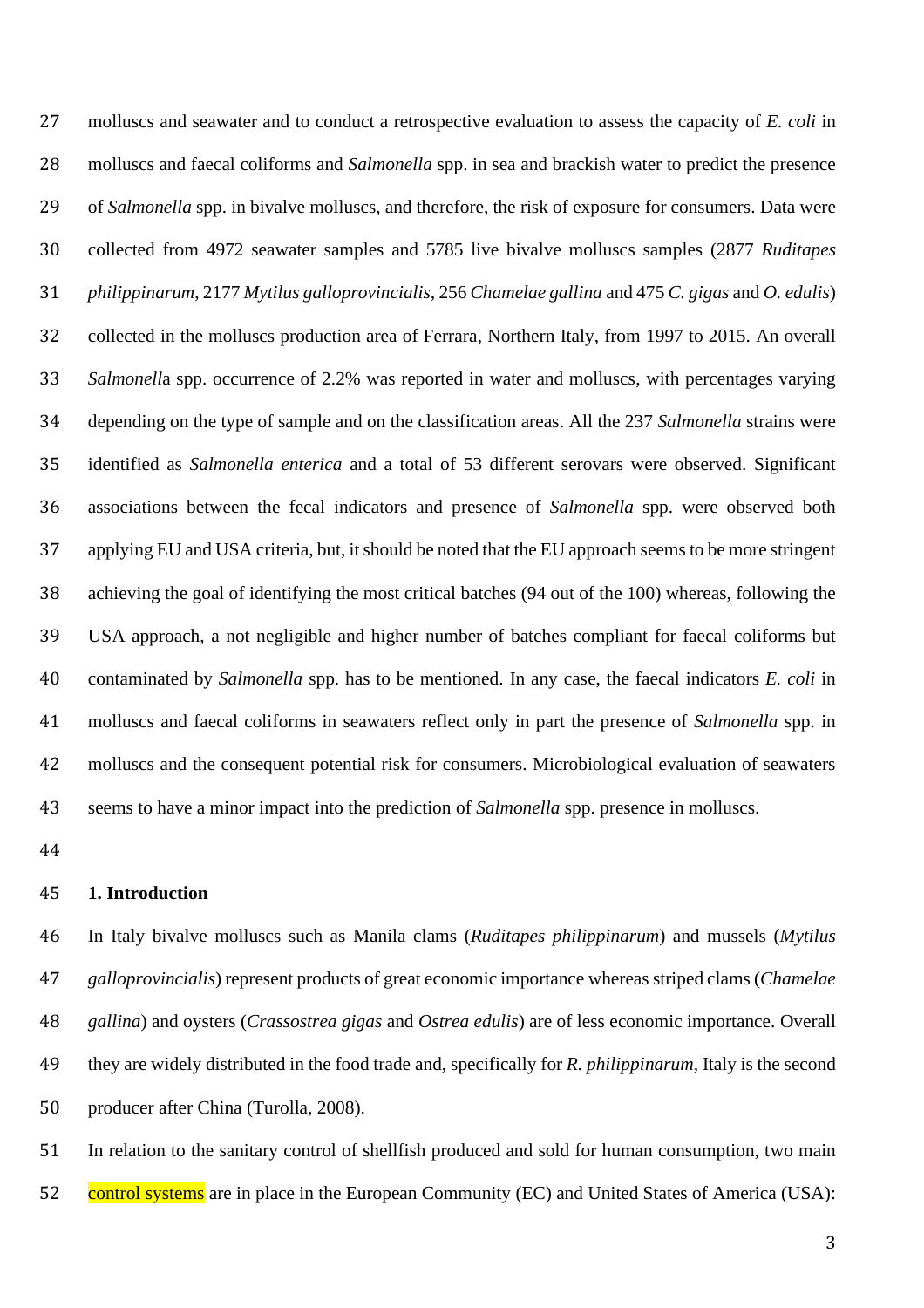these are the principal systems used worldwide and countries that trade with EU and/or USA will use either one, or a hybrid of the two systems (Gosling, 2015). In Europe, according to Regulation 853/2004, areas in which bivalve molluscs are cultivated in marine or brackish water must be previously classified by veterinary authorities as production area A, B or C depending on the content of *Escherichia coli* in the soft parts and flesh and intravalvular liquid of harvested bivalves, with an upper limit of respectively 230, 4600 and 46000 MPN *E. coli*/100 g sample material is for class A, B and C areas. Bivalve molluscs from class A area can be placed directly on the market provided that they comply with microbiological criteria requirements, whereas molluscs from class B area must be purified by resuspension at class A area, or heat-treated before distribution, and, finally molluscs from class C area, a resuspension at class A area over a long period of time or a sufficient heat treatment is needed.

 In relation to food safety criteria laid down in EC Regulation 2073/2005 concerning bivalve to be placed on the market, the absence of *Salmonell*a spp. in 25 g of flesh and an upper limit of 230 MPN *E. coli*/100 g sample material are mandatory; according to EC Regulation 2285/2015, from 1<sup>st</sup> January 2017, 20% of the samples may contain *E. coli* between 230 and 700 MPN/100 g sample material while the remaining 80% of the samples must be below 230 MPN/100 g sample material. In the USA, the official controls system is based on the National Shellfish Sanitation Program (NSSP), that is a federal/state cooperative programme recognized by Food and Drug Administration (FDA) and the Interstate Shellfish Conference that is substantially different from the EU one; for example, the microbiological monitoring is based on water testing and considers either total coliforms or faecal coliforms, not *E. coli*, and to achieve 'approved' status the geometric mean faecal coliforms count per water sample from an area must not exceed 14 Most probable Number (MPN)/100 ml, and the ninetieth percentile must not exceed 43 MPN/100 ml (NSSP, 2017).

 It is well known that live bivalve molluscs, being suspension feeders that gain nourishment by pumping large volumes of water from the environment through their gills, actively filter and retain particles from their surrounding water, including free living or particle bound bacteria, viruses and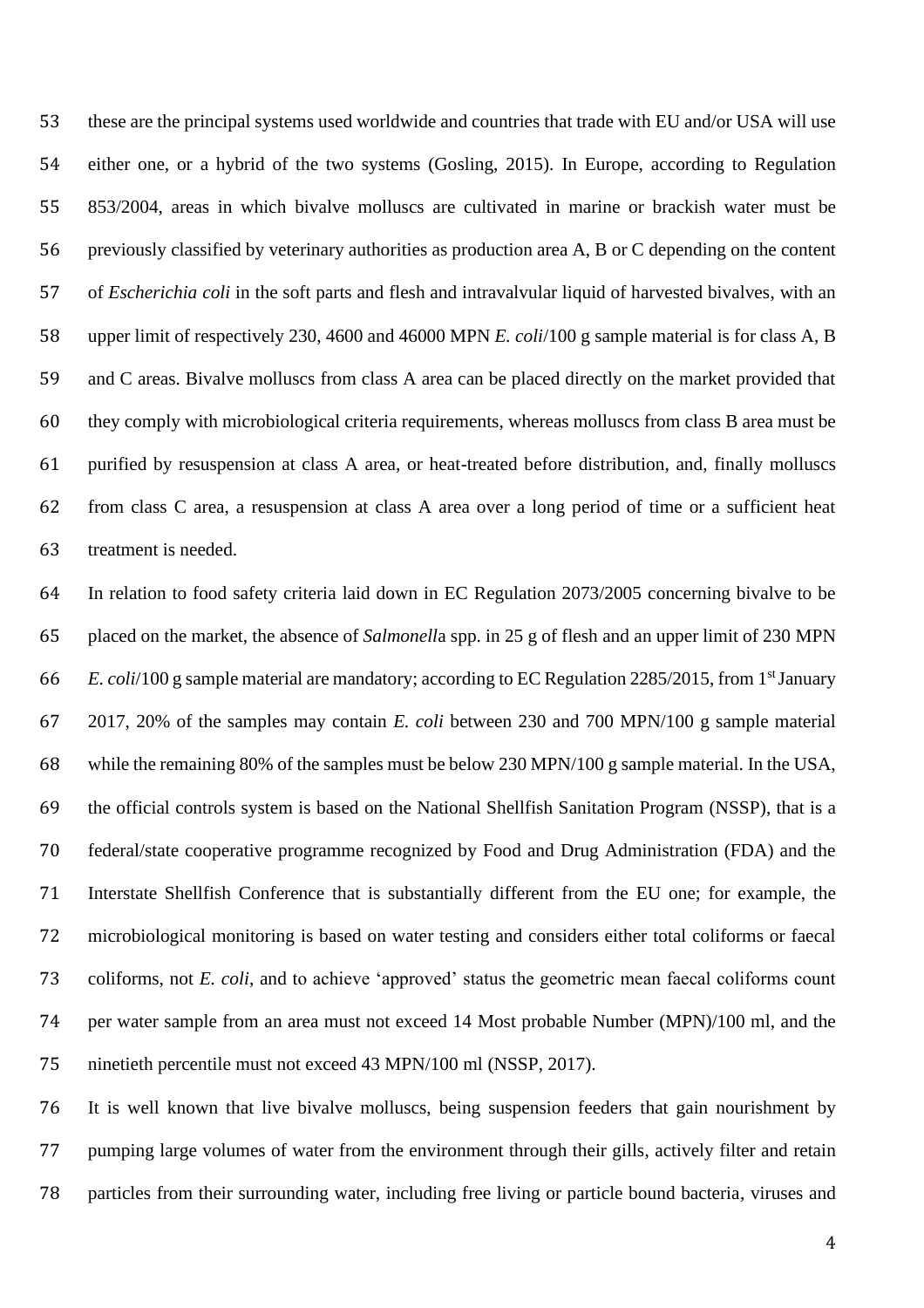parasites. This highlights the role of bivalve molluscs as vehicle for several hazards that could result in potential health risks for consumers, particularly if live bivalve molluscs are eaten raw or lighted cooked. With specific regard to bacteria, the microbiota found in bivalve molluscs include indigenous bacteria that naturally occur in marine or estuarine environments (mostly *Vibrio* spp.), non- indigenous bacteria, usually enteric bacteria, derived from faecal contamination (mostly *Salmonell*a spp., *E. coli*, *Shigella* spp. and rarely *Campylobacter* spp. and *Yersinia enterocolitica*), and bacteria 85 from contamination during food preparation and processing by the distribution industry or consumers (*Bacillus cereus*, *Stapylococcus aureus* and *Clostridium perfringens*) (Anacleto, Pedro, Leonor, Rosa, & Marques, 2013).

*Salmonella* is the second most common cause of human gastroenteritis (EFSA & ECDC, 2016): the risks of foodborne illness associated with *Salmonella* in molluscs are low compared to viruses and *Vibrio* spp. (Iwamoto, Ayers, Mahon, & Swerdlow, 2010; NACMCF, 1992) but there is a considerable amount of epidemiological data regarding the presence of *Salmonella* in seafood and related illness. The EU summary report on zoonoses, zoonotic agents and food-borne outbreaks in 2015 reports that, for the causative agent of foodborne outbreaks by food vehicle, in "fish, shellfish, molluscs, crustaceans and products thereof", histamine was the leading cause of strong-evidence outbreaks (52.5%) followed by calicivirus including Norwalk-like virus (norovirus) (25%) and *Salmonella* (12.5%) (EFSA & ECDC, 2016).

 Even if *Salmonella* spp. are not natural inhabitant of the acquatic environment, several *Salmonella* serovars are widely distributed in water (sea, estuarine, river) and in a variety of seafood, with the 99 highest prevalence in molluscs, shrimp, clams, and various fish species (Novoslavskij et al., 2016). *Salmonella* spp. and, in general, faecally derived enteric pathogens, are introduced into the aquatic environment via anthropogenic activities like inappropriate disposal of human wastes, agricultural 102 runoffs or sewage discharges (Malham et al., 2014) as well as wildlife (Obiri-Danso & Jones, 2000), and, given the reported ability to survive long periods in different aquatic environments, these microrganisms could pass into new hosts (Amagliani, Brandi, & Schiavano, 2012). Yet the use of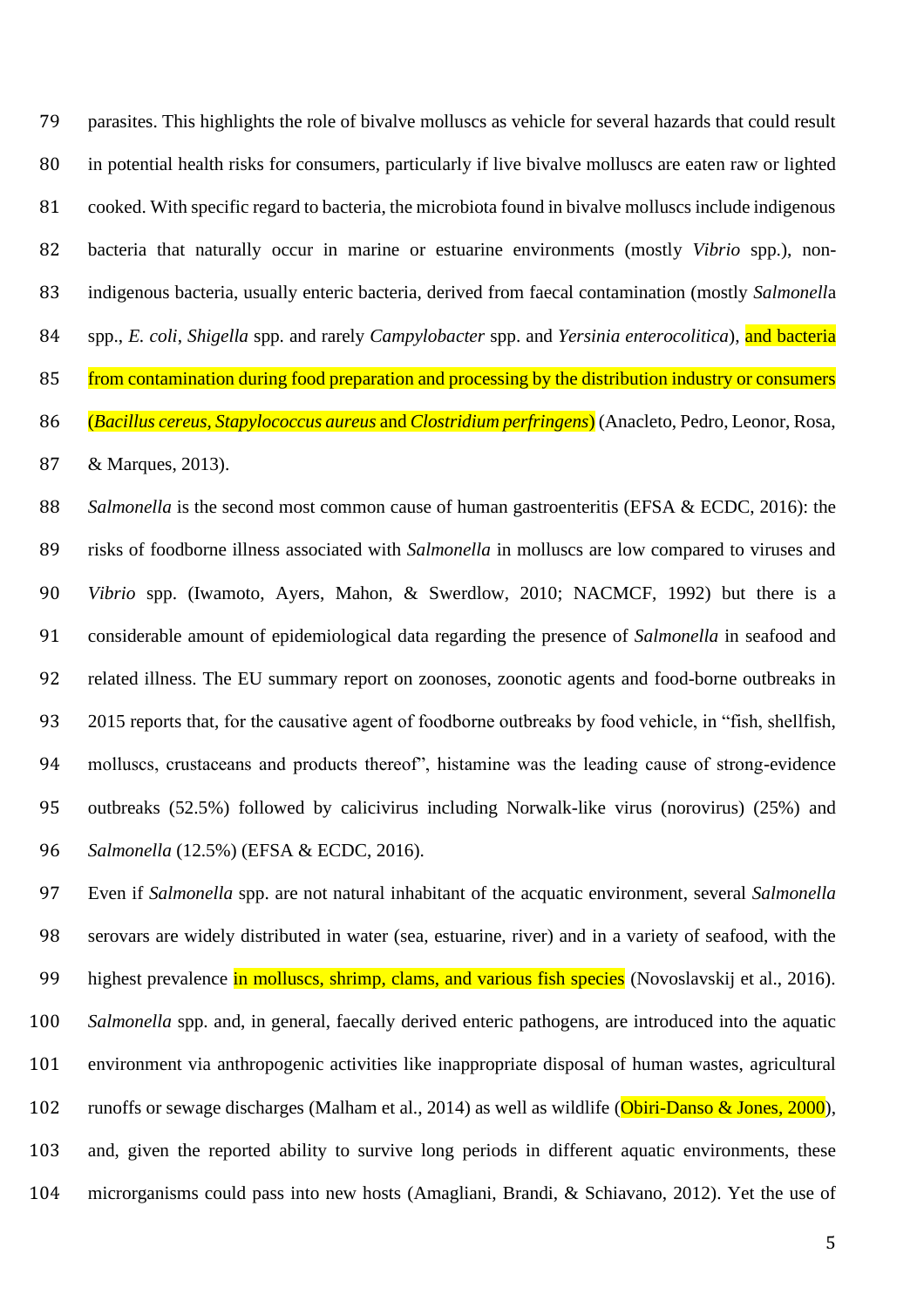faecal bacterial indicators in bivalve monitoring was based on their relation to the probable occurrence of human faecal pathogens: it has been well remarked that no correlation was between faecal microorganisms and both *Vibrio* spp. and viruses for humans, but, the true evidence of this correlation in relation to *Salmonella* spp. is still a matter of debate.

 The current publication presents data on the presence of *Salmonell*a spp. and on the enumeration of *E. coli* in different species of bivalve molluscs, namely Manila clams (*R. philippinarum*), mussels (*M. galloprovincialis*), striped clams (*C. gallina*) and oysters (*C. gigas* and *O. edulis*), and on faecal coliform levels in water samples from seashore and inland channels of the Ferrara province, Emilia- Romagna Region, Northern Italy with a continuous sampling history from 1997 to 2015. In addition, a retrospective evaluation was conducted to assess: i) the capacity of the faecal indicator *E. coli* to predict the presence of *Salmonella* spp. in bivalve molluscs, and therefore, the risk of exposure for consumers; ii) the efficacy of sea and brackish water analysis for faecal coliforms and *Salmonella* spp. to predict the presence of *Salmonella* spp. in live bivalve molluscs iii) the comparison of the regulations currently in force in USA versus Europe.

## **2. Material and methods**

#### *2.1. Sample and data collection*

 Microbiological records for *E. coli,* faecal coliforms and *Salmonella* spp. analyses of live bivalve molluscs and water were collated from official monitoring performed by the regional Veterinary Authority from 1997 to 2015 and from a shellfish monitoring program that has been carried out since 1997 in the province of Ferrara, Emilia Romagna region, Italy. A total of 10757 samples were collected, respectively 4972 seawater samples (of which 1237 in class A area and 3735 in class B area) and 5785 live bivalve molluscs samples; the examined bivalve molluscs comprise 2877 Manila clams (*R. philippinarum,* all in class B area), 2177 mussels (*M. galloprovincialis,* 969 and 1208 in class A and B areas), 256 striped clams (*C. gallina,* all in class A area) and 475 oysters (*C. gigas* and *O. edulis,* respectively 62 and 413 in class A and B areas). A total of 4815 paired samples of bivalve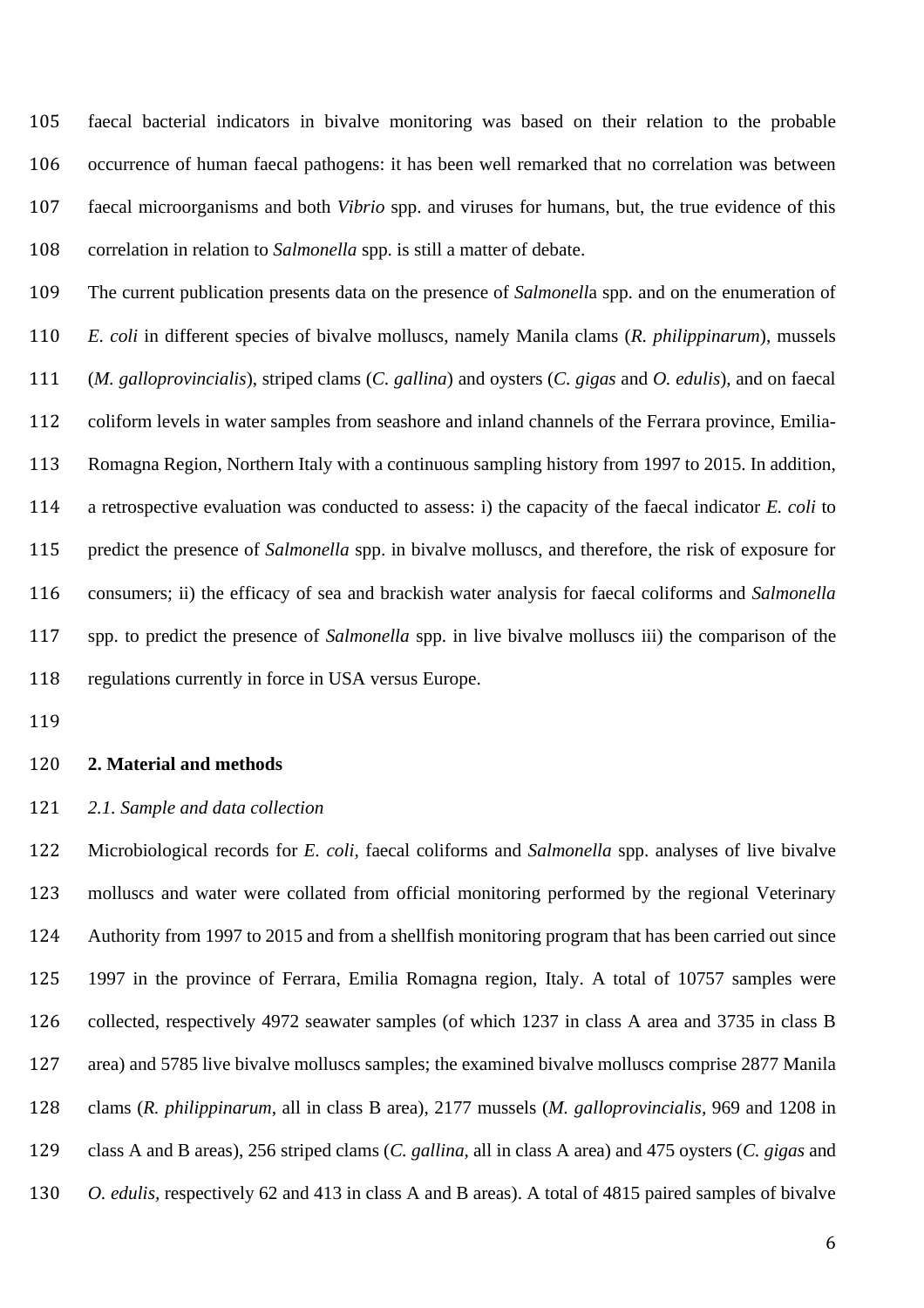mollusc and seawater were collected. Each mollusc sample comprised at least 10 live individuals (commercial size or adult product) that were analyzed for *Salmonella* spp. detection and *E. coli* enumeration. Seawater samples were collected in from 0.2 m below the water surface using 1.2 L polypropylene or glass bottle for *Salmonella* spp. detection and for faecal coliforms count. All samples were transported under chilled conditions to the laboratory and processed within 24 h after collection.

## *2.2. Sampling site*

 All the samplings were performed in the north-western area of the Adriatic Sea facing the Po river delta, the major Italian river which, from spring to estuary, flows through the Po Valley (Pianura Padana) for a total of 652 Km. The Po Valley is a high populated area with abundant large animals intensive farms. The Po River, near to its end in the Adriatic sea, creates a wide delta with a surface 143 area of 31 Km<sup>2</sup> and an average depth of 1.5 m; its hydrographic network is for the most part artificially regulated, and, as a consequence, freshwater flows are partially independent of rain events. More than one third of the lagoon surface is exploited for clam farming, with an annual production that reached a maximum of 87000 t y-1 in 2011 (Bison, 2012).

 The areas of molluscs production have been divided into 5 sub-areas (see Figure 1): i) long-line: the marine class A area used to breed mostly mussels and secondary oysters; ii) Lupini: the coastal marine area including seawaters between 1 and 2 nautical miles that is classified as class A area in which natural banks of striped clams are present and harvested; iii) B-Out: the narrow sea coastal area and inland waters classified as class B area; iv) B-In: class B area that includes the inner channels directly connected to the sea, together with internal waters; v) Sacca: the class B area included between the Po river and the marine coastline. All these last three sub-areas were used to breed mussels, Manila clams and oysters.

## *2.3. Microbiological analyses*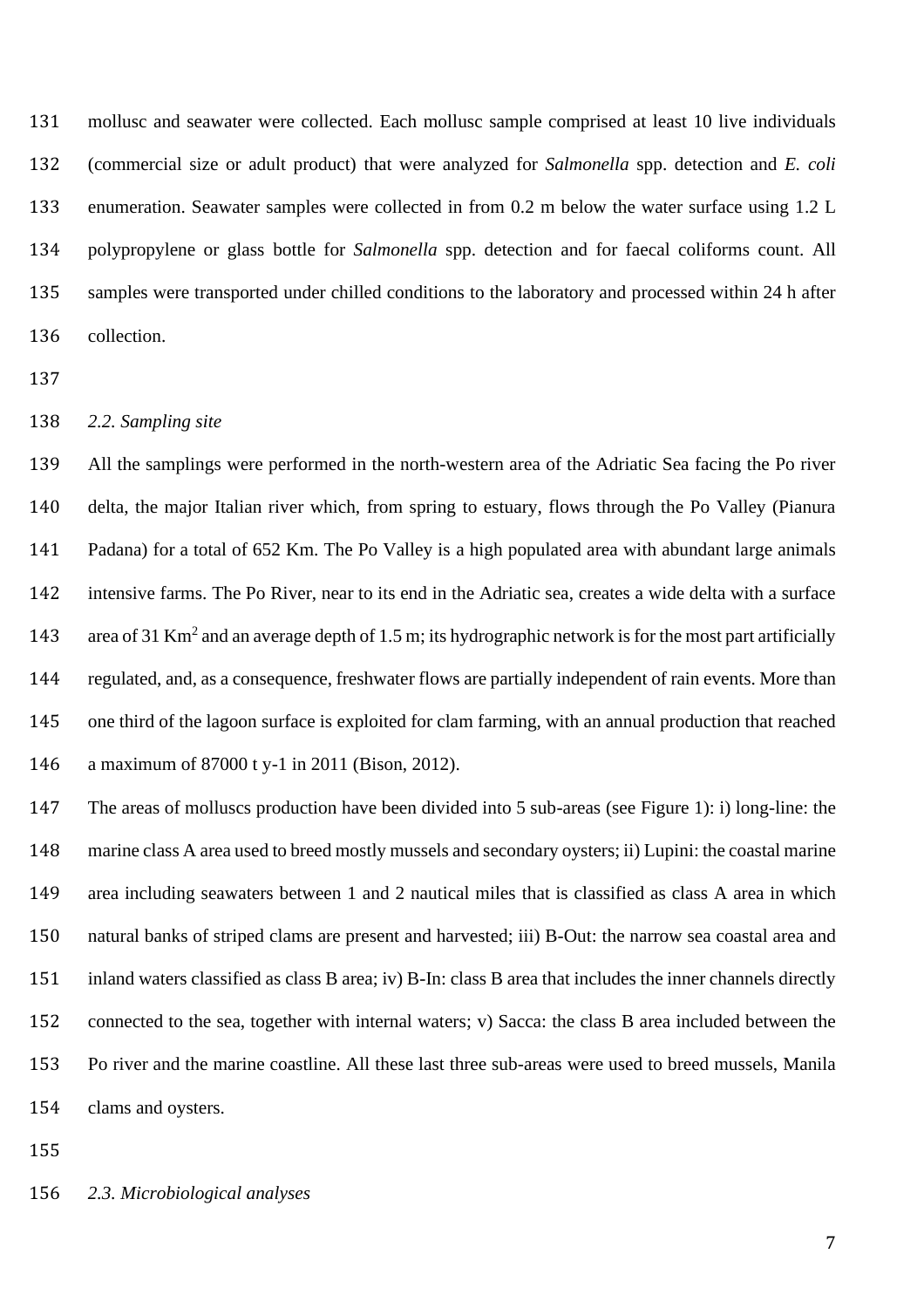All samples were analyzed at the Experimental Institute for Zooprophylaxis of Lombardy and Emilia Romagna in Ferrara. For live bivalve molluscs, the isolation of *Salmonella* spp. was performed using the official International Organization for Standardization (ISO) cultural methods, UNI EN ISO 6579:1993 still 2002, the ISO 6579:2002 since 2003 with its technical corrigendum and amendments, whereas, *E. coli* was enumerated using a 5 tube 3 dilutions MPN procedure based on ISO 16649-3. For water analysis, the isolation of *Salmonella* spp. was carried out filtering a sample volume of 1000 mL through 0.45 µm-pore size membrane filters according to APAT CNR IRSA 7080 procedure (APAT, 2003); the enumeration of faecal coliform and *E. coli* from 1998 to 2014 were performed by a five tube three dilutions MPN methods according respectively to APAT CNR IRSA 7020 and 7030 procedures (APAT, 2003), whereas from August 2014, a membrane filtering method was applied (APAT, 2003).

 Cultures displaying a reaction typical of *Salmonella* (an alkaline slant and acid butt, with or without production of H2S) were confirmed by biochemical tests using miniaturized galleries, e.g. API-20E strip (bioMérieux, Marcy l'Etoile, France) or MID (Microgen Bioproduct Ltd, Camberley, United Kingdom) (Anacleto et al. 2013; APAT, 2003). The serotyping of *Salmonella* strains was performed using commercial antisera (BBL Becton Dickinson, Franklin Lakes, USA; Statens Serum Institut, Copenhagen, Denmark); following the White-Kauffman-Le Minor serotyping scheme (Baudart, Lemarchand, & Brisabois, 2000).

## *2.4. Statistical analysis*

 Fisher's exact test were used to study the association between the occurrence of *Salmonella* spp. in molluscs and: i) *E. coli* levels in molluscs; ii) faecal coliform levels in paired seawater; iii) presence of *Salmonella* spp. in paired seawater.

 To perform the statistical analysis the *E. coli* counts in molluscs were divided based on the *E. coli*  contamination level laid down into EC Regulation 2073/2005 as food safety criteria applicable for products from class A areas, namely collected for direct human consumption and placed on the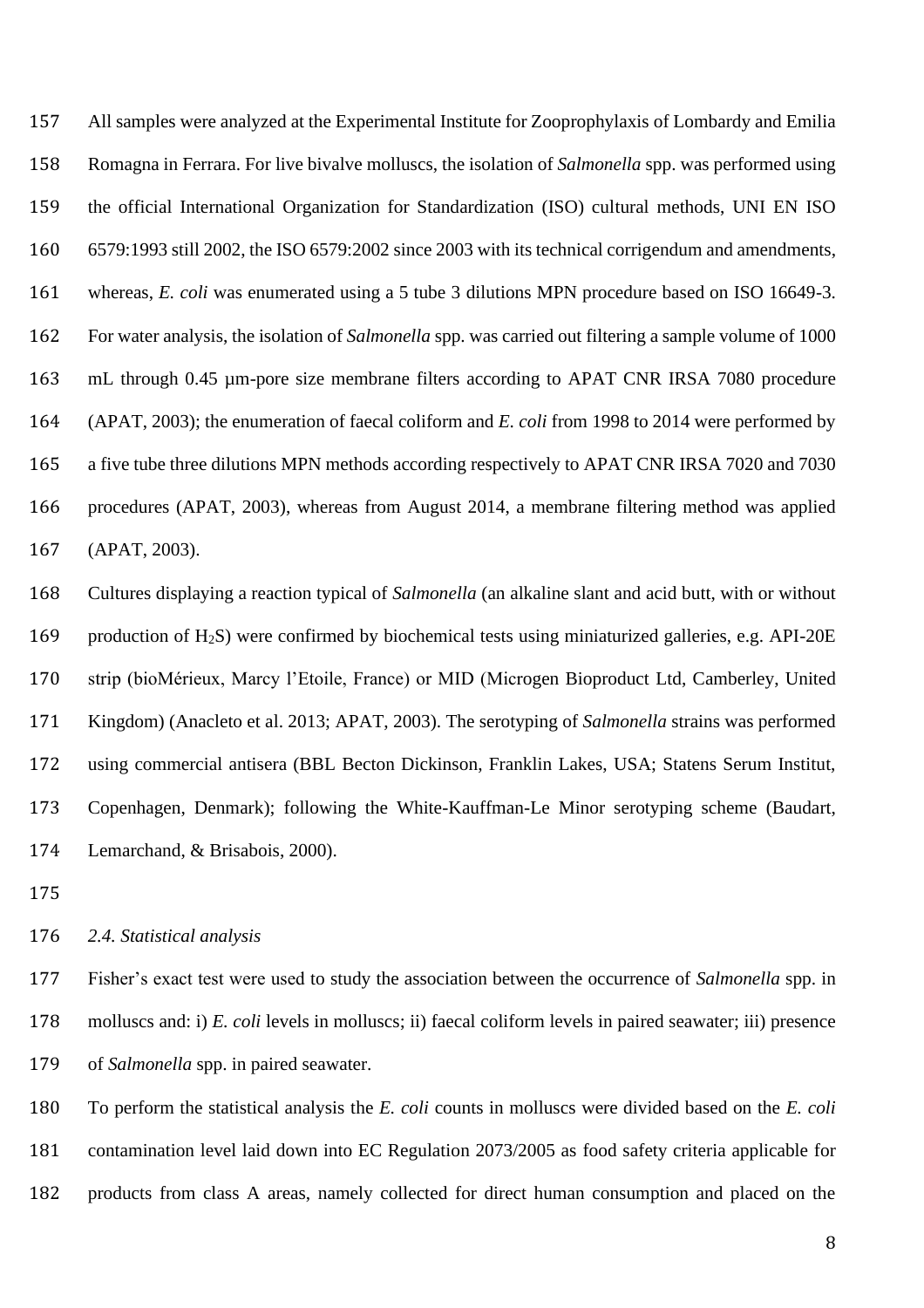market, irrespective of the fact that samples were collected from class A or B areas. Therefore, two groups were considered using 230 MPN/100g as cutoff. Similarly results of fecal coliforms count in water were divided in three categories identified according to the classification approach used in USA 186 with standards set for categories ranging from waters with low contamination levels,  $\leq 14$ , between 187 14 and  $\leq$  43 and  $>$  43 MPN/100 ml water. Data on faecal coliforms was available since 1999.

#### **3. Results**

 A total of 237 out of 10757 samples (2.2%) were positive for *Salmonella* spp., respectively 137 seawater samples (2.8%) and 100 bivalve molluscs (1.7%): the presence of *Salmonella* spp. ranged

from 0 to 3.4% depending on the type of sample and on the classification areas (Table 1).

 The overall *Salmonella* spp. prevalence differs considerably through the years and between water 194 class areas and species of molluscs: water prevalences were of 0 to 4.2% and of 0 to 13.8% respectively for class A and B areas; in molluscs, *R. philippinarum* (collected only in class B area) reported higher prevalences of 0 to 8.2% followed by *M. galloprovincialis* (0 to 4.3% and of 0 to 2.4% respectively for class A and B areas), *C. gallina* (collected only in class A area) with prevalences of 0 to 4.3% and lastly *C. gigas* and *O. edulis* with prevalences of 0 to 2.1%.

 All the 237 *Salmonella* strains were identified as *Salmonella enterica* and a total of 53 different serovars were observed (Figure 2), respectively 43 and 32 serovars from the 137 and 100 seawater and molluscs positive samples. *Salmonella* ser. Typhimurium resulted the dominant serotype (26.9%), followed by its monophasic variant 4,[5],12:i:- (11.8%), *Salmonella* Derby (6.3%), *Salmonella* Newport (5.5%), and *Salmonella* Thompson (4.6%).

A significant association was observed between *E. coli* levels in molluscs and presence of *Salmonella*

spp. in molluscs samples, both from class A and B areas. In more details, an association was observed

in *R. philippinarum* from class B area (no *R. philippinarum* were on class A area) and in *M.* 

*galloprovincialis* collected only from class A area, not for class B area (table 2).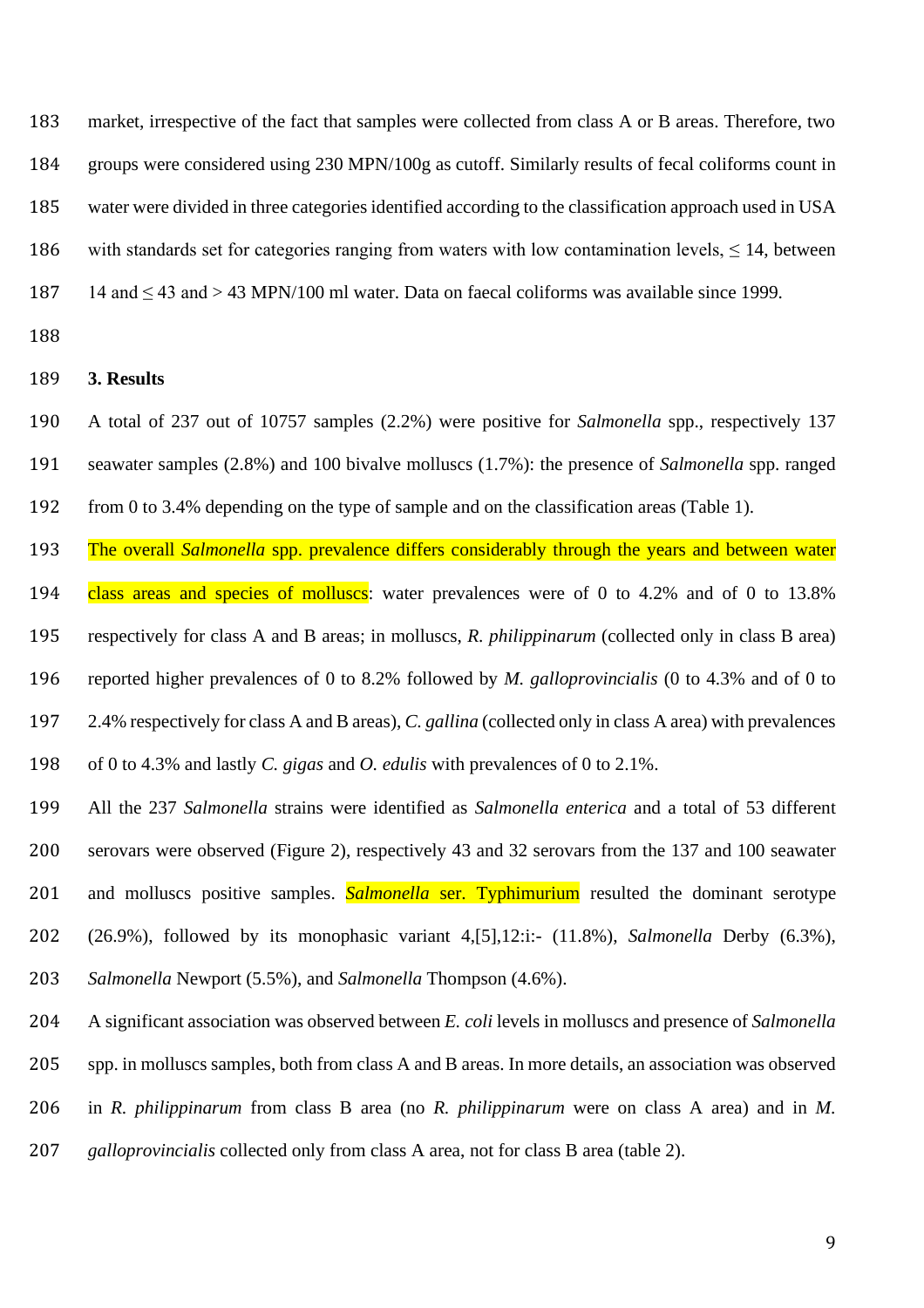A significant association was observed between faecal coliforms levels in seawater and presence of *Salmonella* spp. both in total molluscs and *R. philippinarum* samples (table 3).

 A significant association between presence of *Salmonella* spp. in molluscs and paired seawater was observed only for *R. philippinarum* samples (see table 4), where a co-presence of *Salmonella* spp. in 13 samples was observed. In 5 samples the same serovar was isolated in the two different matrices, respectively *S. enterica* serovars Typhimurium (3 samples), its monophasic variant 4,[5],12:i:- (1 sample) and *Salmonella* Thompson (1 sample).

# **4. Discussion**

 Only safe food should be placed on the market (Regulation EC 178/2002). With regards to bivalve molluscs, the climate change, the pollution and the anthropogenic factors as well as the food distributions and consumers behaviour changes (undercooked or raw seafood consumption, mainly bivalve molluscs) have created a cunning environment in which each element may have a potential 221 impact on food safety. In this context, it appears evident that the acquatic environment and its quality 222 and/or safety is a critical point for live bivalve molluscs that, being excellent bio-samplers, reflect the quality of the surrounding water in a given location. This study, reporting data on the presence of *Salmonell*a spp. and on the enumeration of *E. coli* in different species of bivalve molluscs and of fecal coliform in water samples, with a continuous sampling history over 19-year-period (1997 through 2015), is useful to present the real scenario in which bivalve molluscs are bred in the molluscs production area of Ferrara, leading us to perform some considerations.

 An overall occurrence of *Salmonell*a spp. of 2.2% was reported in water and molluscs collected in the considered production area: this rate could be considered low, but, at the same time poses a not negligible threat for the assessment of the risks of faecal pollutions in the aquatic environment. The significance of *Salmonella* spp. as human pathogen and as a leading cause of food-borne illness is well known, but, the observed occurrence suggests to reconsider the role and the ecology of this allochthonous pathogen at the base of the marine and estuarine environment and ecosystem; in fact,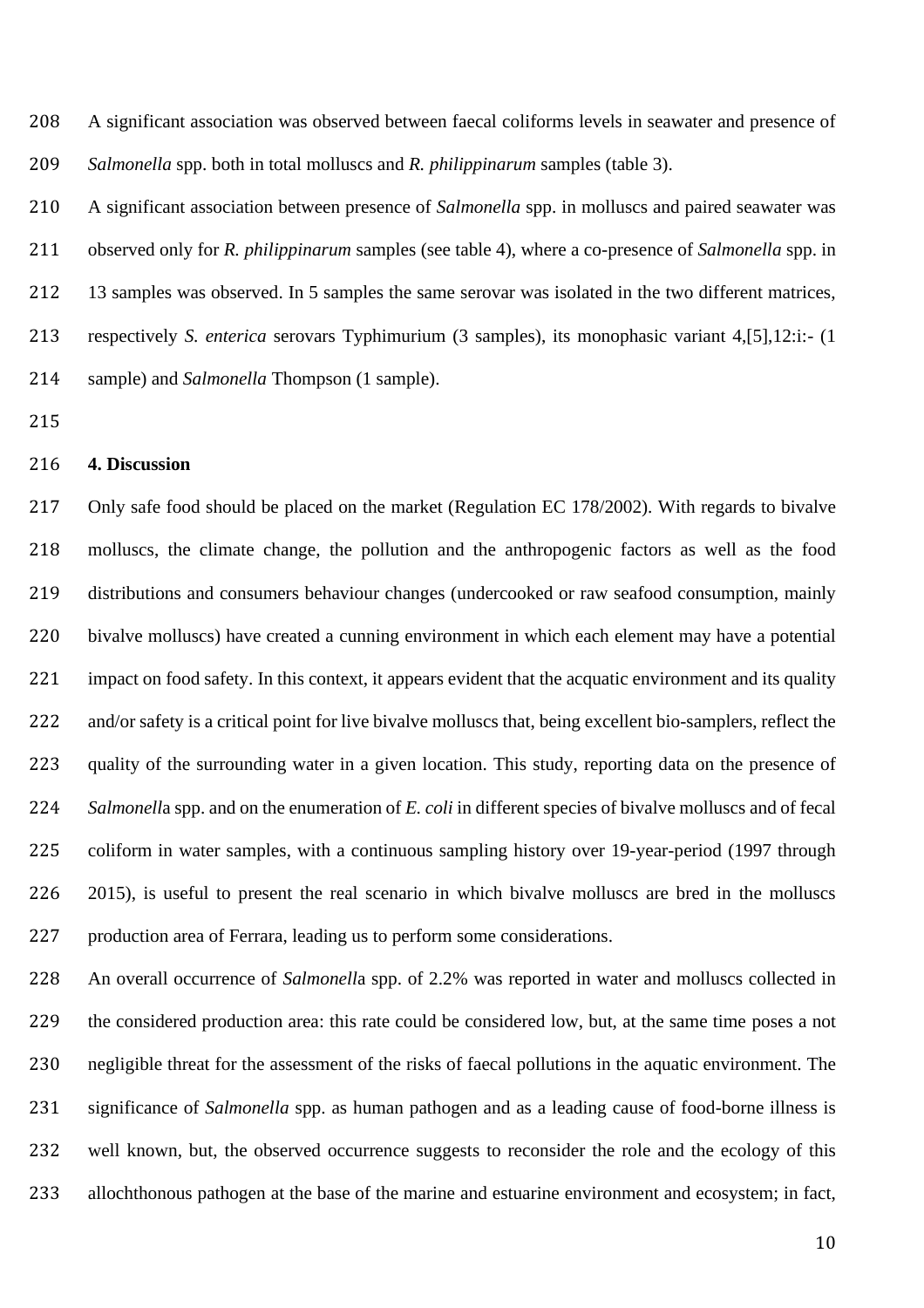although allochthonous organisms are historically viewed as transient member of the microbial community of coastal waters, the coastal environment may serve as an important niche for these microrganisms to persist, exchange genetic material, and grow (Bienfang et al., 2011).

 The observed *Salmonella* spp. occurrence in seawater and bivalve molluscs is in agreement with available data in literature, in which the prevalence rates considerably vary depending on climate conditions, the season and area of samplings, the type of considered seafood and similar or different environmental conditions (estuarine or seawater, after rainfall, low solar radiation) (Amagliani et al., 2012; Novoslavskij et al., 2016); in Italy, *Salmonella* spp. prevalence rates from 0 to 3.1% were reported (Normanno, Parisi, Addante, Quaglia, & Dambrosio, 2006; Mazzette, Virgilio, Piras, Tempesta & Serra, 2010; Serracca et al., 2010; Prato et al., 2013; Fusco, Aprea, Galiero, Guarino, & 244 Viscardi, 2011; Carraro et al., 2015; EFSA & ECDC, 2016). In our 19-years period of monitoring in live bivalve molluscs, from class A areas (products that can be placed directly on the market) only 6 out of the 1287 (0.5%) samples collected resulted *Salmonella* spp. positive, showing a good insight the official monitoring usefulness. In the other hand, a total of 94 samples resulted *Salmonella* spp. positive among the 4498 (2%) molluscs collected from class B areas (molluscs that may be placed on the market only after treatment in a purification centre or after relaying); no food safety considerations could be gathered from these data, but, again, the EU classification areas approach achieves the goal of identifing the most critical batches (94 out of the 100).

 Lastly, it should be noted that 87 out of total 100 *Salmonella* spp. positive molluscs were *R. philippinarum* and, therefore, an higher *Salmonella* spp. prevalence in Manila clams than the other 254 bivalve molluscs species considered in this study has to be reported, according with the studies of Anacleto et al. (2013), that reported an occurrence of 17% and 25%, respectively for *V. pullastra* and *R. philippinarum*, and of Carraro et al. (2015) that observed the presence of *Salmonella* spp. in only

one sample of Manila clam among the 540 samples analyzed.

 In literature, other studies investigated the correlation between the presence of *Salmonella* spp. and the bacterial indicator of faecally pollution *E. coli* in bivalve molluscs, even if with contrasting results,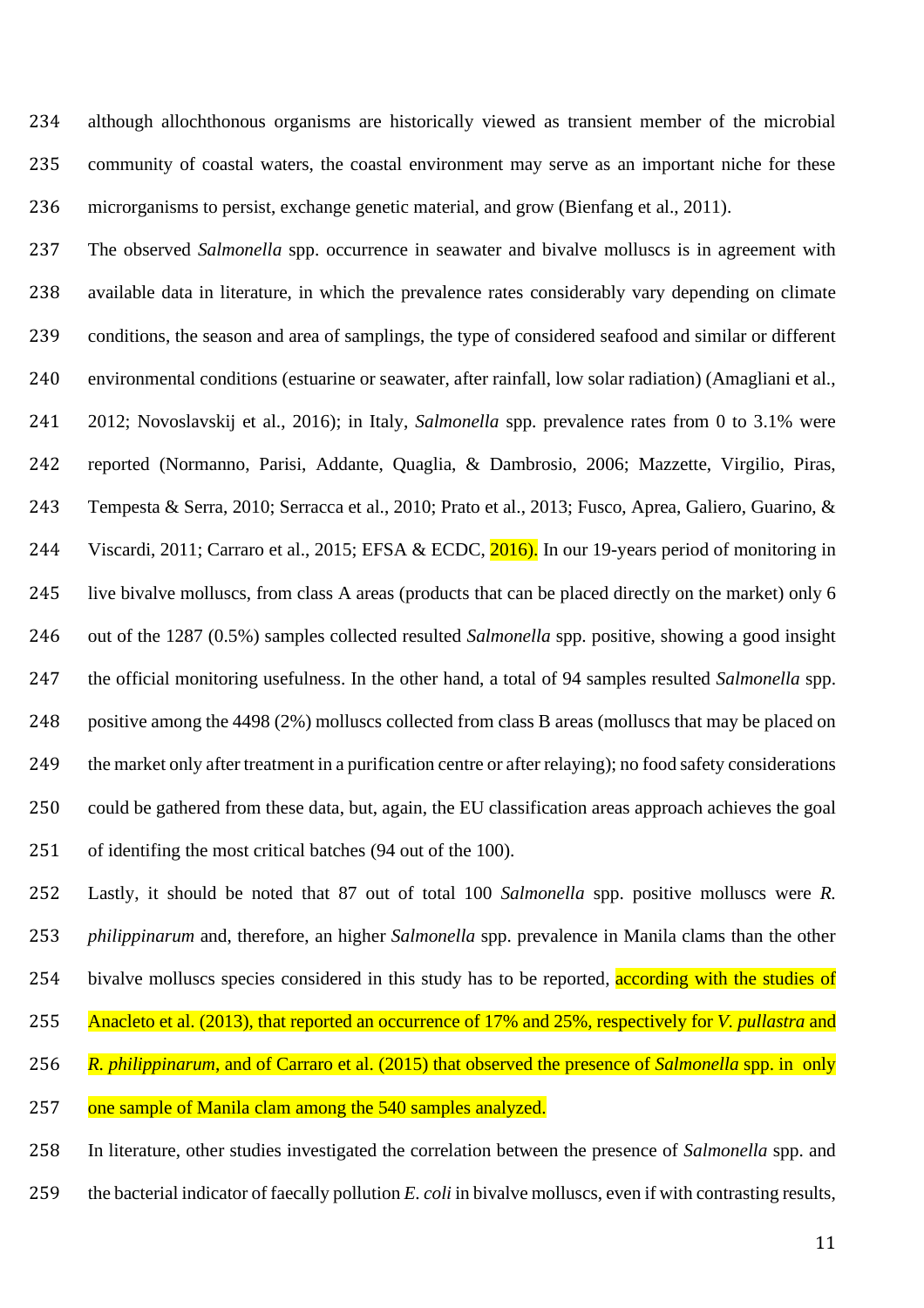but, as far as we known, no other studies were on the comparison of bacterial indicators of faecal pollution *E. coli* in molluscs and faecal coliforms in water (representative of EU and USA monitoring approaches) in relation to the power of prediction of the presence of *Salmonella* spp. in bivalve molluscs.

 Literature reports that bacterial indicators of faecal pollution in water provide an adequate indicator of *Salmonella* spp. presence in waters (Efstratiou, Mavridou, & Richardson, 2009; Ferguson, Coote, Ashbolt, & Stevenson, 1996; Morinigo, Castro, Balebona, Munoz, & Borrego, 1992) and in bivalve molluscs, particularly in *R. philippinarum*, or in other bivalve species like oysters (Anacleto et al., 2013), but, on several occasions or no *Salmonella* spp. was detected in samples with high indicator counts or *Salmonella* spp. was detected in samples with low indicator counts (Dionisio, Joao, Ferreiro, Fidalgo, & Garc, 2000; Efstratiou, Mavridou, & Richardson, 2009; Hood, Ness, & Blake, 1983; Mannas, Mimouni, Chaouqy, Hamadi, & Martinez-urtaza, 2014; Morigligo, Cornax, Oz, Romero, & Borrego, 1990). In this context, despite our monitoring was not drawn with the specific aim of testing these associations, and therefore, it could be biased by several factors, our study results is a useful and robust tool for assessing the *E. coli*, faecal coliform and *Salmonella* spp. parameters all together in a long period of time and in a specific area and considering both water versus molluscs and mollusc versus mollusc and some considerations could be performed from our findings.

 A significant associations between fecal indicators and presence of *Salmonella* spp. was observed both applying EU and USA criteria prevalently for *R. philippinarum*, whereas, the weight carried for the other observed associations resulted of less importance or partially affected by *R. philippinarum*  results. Considering that the *R. philippinarum* data we analyzed belongs exclusively from class B area, it seems evident that or this fact may has biased our findings or *R. philippinarum* really has a different behavior with respect with other bivalve species.

 It should be noted that, following EU regulations and its official monitoring system, only two batches 284 (0.2%) with *E. coli* levels  $\leq$ 230 MPN/100 g in molluscs from class A area showed the presence of *Salmonella* spp. in molluscs, whereas, following the NSSP, a total of 58 batches (1.6%) with faecal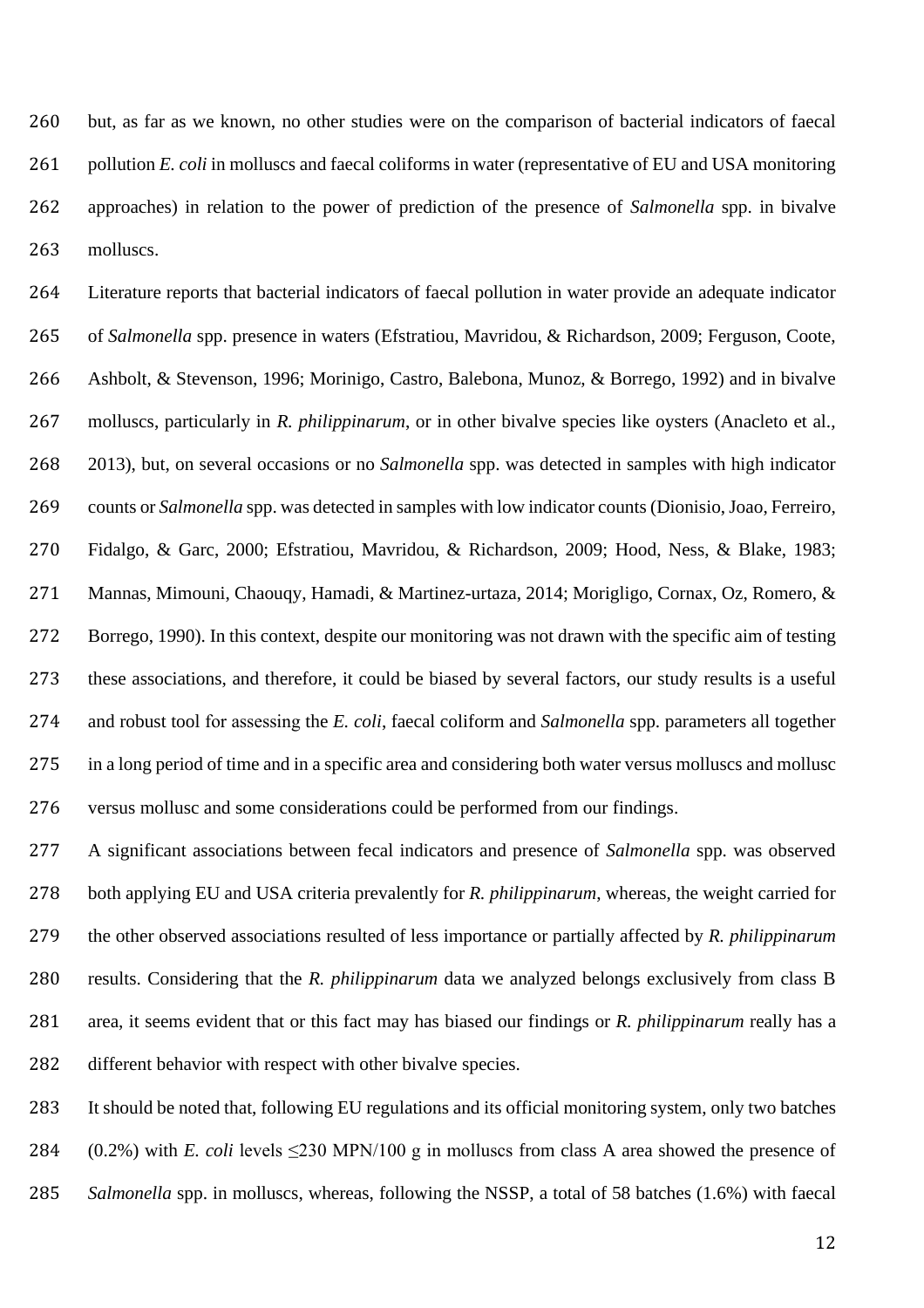coliforms ≤14 MPN/100 ml in seawaters, were contaminated by *Salmonella* spp. Shellfish from "approved" waters, namely waters in which the MPN faecal coliforms median does not exceed the considered value of ≤14 MPN/100 ml water, can be sold directly on the market without prior treatment (Gosling, 2015). In this specific case, a not negligible and higher number of batches compliant for the faecal indicators but contaminated by *Salmonella* spp. has to be mentioned. This scenario is not representative of the current situation for two reasons: i) the sampling plan was not designed to assess the microbiological quality of waters according to NSSP; ii) the statistical evaluation could not be performed calculating the geometric mean of fecal coliforms enumeration but only singular values were considered. On the other hand calculating the gemetric median of all data collected in this study on fecal coliform contamination of water a level of 12 MPN/100 ml water was obtained, finding that could be considered compliant with NSSP. Despite our attempts, in one hand, this estimation should be considered anyway a forced parameter which remains an important data gap having some implications in the final outputs of this association, but in the other, it should be noted that, in general, concentrations of faecal coliform bacteria under steady-state conditions are approximately 10 to 100 times higher in bivalves than the surrounding seawater (Strubbia, Lyons, & Lee, 2016; Bernard, 1989). This demonstrates the fact that the occurrence of faecal bacteria in waters is highly variable and depending on several factors including pollution sources as well as environmental conditions that are not easily identifiable and testable. This observation should be taken into account in relation to the different approaches used for faecal indicators, that in the EU are measured in shellfish flesh while in the USA in shellfish-growing waters.

#### **5. Conclusion**

 This study has reported the presence of *Salmonella* spp. in seawaters and in bivalve molluscs collected in the Ferrara area from 1997 to 2015 and has demonstrated that its presence varied by bivalve species considered, classification areas in which molluscs were collected and sampling occasion. The faecal indicators *E. coli* in molluscs and faecal coliforms in seawaters reflect only in part the presence of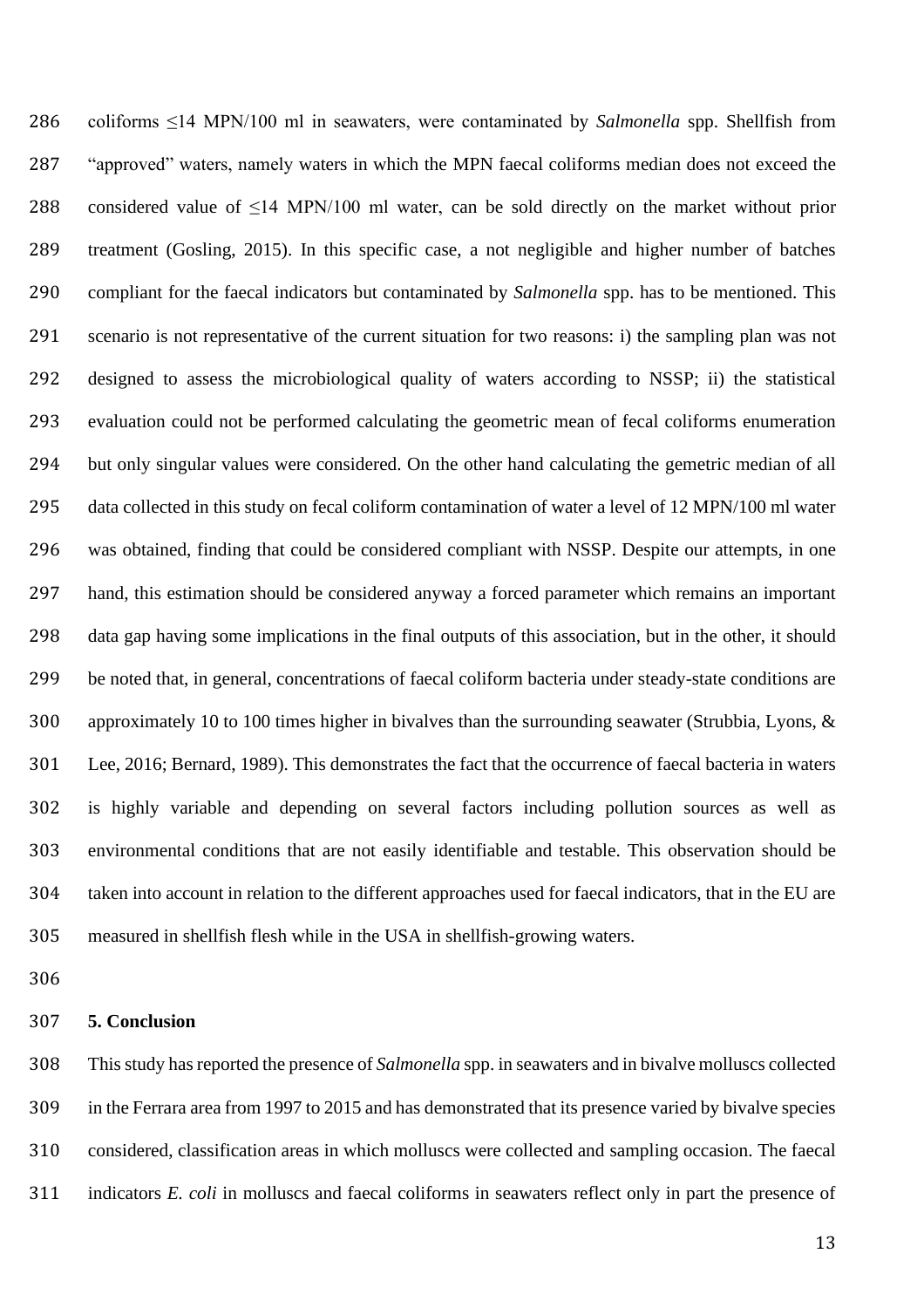*Salmonella* spp. in molluscs and the consequent potential risk for consumers. Microbiological evaluation of seawaters seems to have a minor impact into the prediction of *Salmonella* spp. presence in molluscs.

#### **References**

 178/2002/EC, R. (2002). Regulation (EC) No. 178/2002 of the European Parliament and of the Council laying down the general principles and requirements of food law, establishing the European Food Safety Authority and laying down procedures in matters of food safety. In E. Union (Ed.), 178/2002. Brussels, Belgium: The European parliament and the council of the European Union.

 853/2004/EC, R. (2004). Regulation (EC) No. 853/2004 of the European Parliament and of the Council laying down specific hygiene rules for food of animal origin. In E. Union (Ed.), 853/2004. Brussels, Belgium: The European parliament and the council of the European Union. 2073/2005/EC, R. (2005). Commission Regulation (EC) No. 2073/2005 on microbiological criteria

 for foodstuffs. In E. Union (Ed.), 2073/2005. Brussels, Belgium: The European parliament and the council of the European Union.

 2285/2015/ EC, Commission Regulation No. 2285/2015 amending Annex II to Regulation (EC) No 854/2004 of the European Parliament and of the Council laying down specific rules for the organisation of official controls on products of animal origin intended for human consumption as regards certain requirements for live bivalve molluscs, echinoderms, tunicates and marine gastropods and Annex I to Regulation (EC) No 2073/2005 on microbiological criteria for foodstuffs. In E. Union (Ed.), 2285/2015. Brussels, Belgium: The European parliament and the council of the European Union.

 Amagliani, G., Brandi, G., & Schiavano, G. F. (2012). Incidence and role of *Salmonella* in seafood safety. *Food Research International*, 45, 780-8.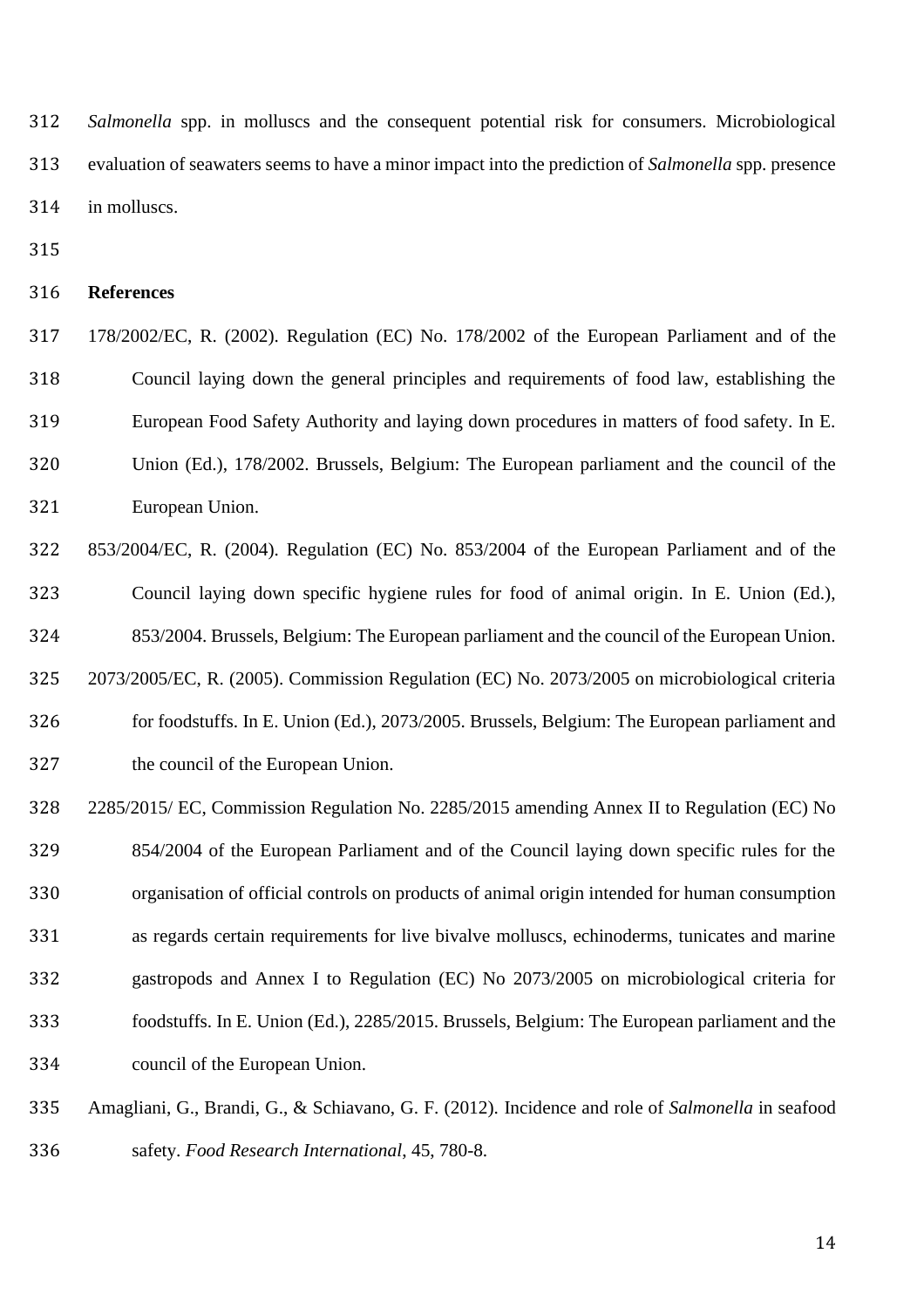- Anacleto, P., Pedro, S., Nunes, M. L., Rosa, R., & Marques, A. (2013). Microbiological composition
- of native and exotic clams from Tagus estuary: Effect of season and environmental parameters. *Marine pollution bulletin*, *74*(1), 116-124.
- APAT CNR IRSA. 2003. APAT Manuali e Linee Guida 29/2003. Metodi analitici per le acque-Volume 3, 7000 - Metodi per la determinazione di microorganismi indicatori di
- inquinamento e di patogeni APAT CNR IRSA 7020 Coliformi fecali, pag. 875. <http://www.irsa.cnr.it/Docs/Capitoli/1000.pdf>
- APAT CNR IRSA. 2003. APAT Manuali e Linee Guida 29/2003. Metodi analitici per le acque-

Volume 3, 7000 - Metodi per la determinazione di microorganismi indicatori di

- inquinamento e di patogeni APAT CNR IRSA 7030 *Escherichia coli*., pag. 883. <http://www.irsa.cnr.it/Docs/Capitoli/1000.pdf>
- APAT CNR IRSA. 2003. APAT Manuali e Linee Guida 29/2003. Metodi analitici per le acque-Volume 3, 7000 - Metodi per la determinazione di microorganismi indicatori di
- inquinamento e di patogeni APAT CNR IRSA 7080 *Salmonella* spp., pag. 927. <http://www.irsa.cnr.it/Docs/Capitoli/1000.pdf>
- Baudart, J., Lemarchand, K., Brisabois, A., & Lebaron, P. (2000). Diversity of Salmonella strains isolated from the aquatic environment as determined by serotyping and amplification of the
- ribosomal DNA spacer regions. *Applied and Environmental Microbiology*, *66*(4), 1544-1552.
- Bernard, F. R. (1989). Uptake and elimination of coliform bacteria by four marine bivalve molluscs. *Canadian Journal of Fisheries and Aquatic Science*, 46, 1592-1599.
- Bienfang, P. K., DeFelice, S. V., Laws, E. A., Brand, L. E., Bidigare, R. R., Christensen, S., et al.
- (2010). Prominent human health impacts from several marine microbes: history, ecology, and public health implications. *International Journal of Microbiology*, *2011*.
- Bison, G.O. (2012). Gli obiettivi per il futuro: fidelizzare il consumatore al brand "Vongola di Goro"
- e commercializzare confezioni sottovuoto con sugo pronto a fianco. *Il Pesce 2* (Mar/Apr):52
- <http://www.pubblicitaitalia.com/ilpesce/2012/2/11664.html>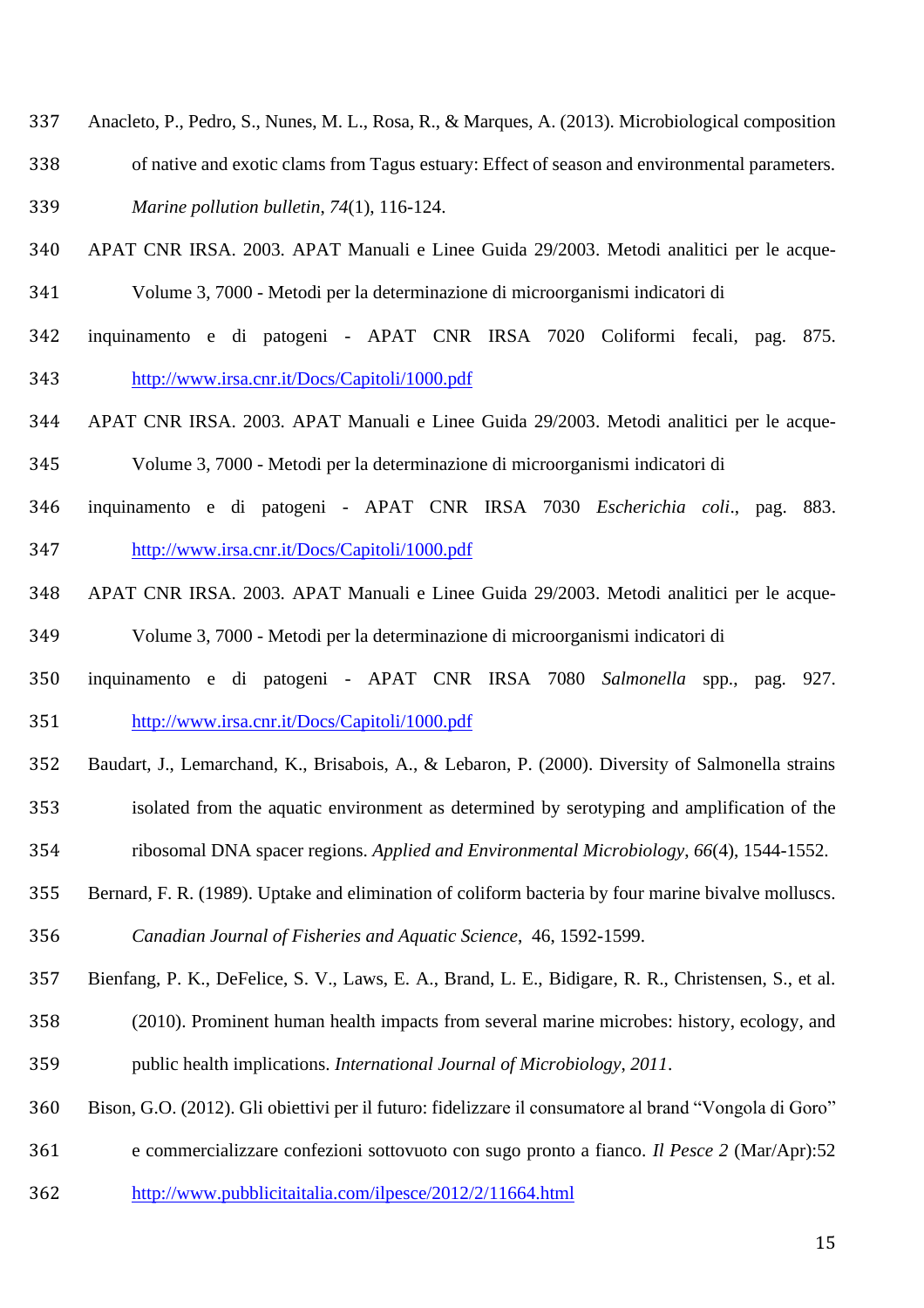- Carraro, V., Sanna, C., Brandas, V., Sanna, A., Pinna, A., & Coroneo, V. (2015). Hygiene and health risks associated with the consumption of edible lamellibranch molluscs. *International Journal of Food Microbiology*, *201*, 52-57.
- Catalao Dionisio, L. P., Joao, M., Ferreiro, V. S., Fidalgo, M. L., Garcia Rosado, M. E., & Borrego,
- J.J. (2000). Occurrence of *Salmonella* spp. in estuarine and coastal waters of Portugal. *Antonie Van Leeuwenhoek*, 78, 99-106.
- Efstratiou, M. A., Mavridou, A., & Richardson, C. (2009). Prediction of *Salmonella* in seawater by total and faecal coliforms and Enterococci. *Marine Pollution Bulletin*, *58*(2), 201-205.
- EFSA & ECDC. (2016). The European Union summary report on trends and sources of zoonoses,
- zoonotic agents and food-borne outbreaks in 2015. *EFSA Journal*, 14(12), 4634. European
- Food Safety Authority and European Centre for Disease Prevention and Control (EFSA and ECDC).
- Ferguson, C. M., Coote, B. G., Ashbolt, N. J., & Stevenson, I. M. (1996). Relationships between indicators, pathogens and water quality in an estuarine system. *Water Research,* 30, 2045-2054.
- Fusco, G., Aprea, G., Galiero, G., Guarino, A., & Viscardi, M. (2013). *Escherichia coli, Salmonella*
- spp., Hepatitis A Virus and Norovirus in bivalve molluscs in Southern Italy. *Veterinaria italiana*, *49*(1), 55-58.
- Geldreich, E. (1970). Applying bacteriological parameters to recreational water quality. *Journal of the American Water Works Association,* 62, 113-120.
- Gosling, E. (2015). Marine bivalve molluscs. (2nd ed.). Chichester, UK: Wiley- Blackwell.
- Hood, M. A., Ness G. E., & Blake NJ. (1983). Relationship among fecal coliforms, *Escherichia co*li, and *Salmonell*a spp. in shellfish. *Applied and Environmental Microbiology*, 45(1), 122-126.
- ISO. (1993). ISO 6579:1993. Microbiology General guidance on methods for the detection of *Salmonella*. Geneva, Switzerland: International Organization for Standardization (ISO).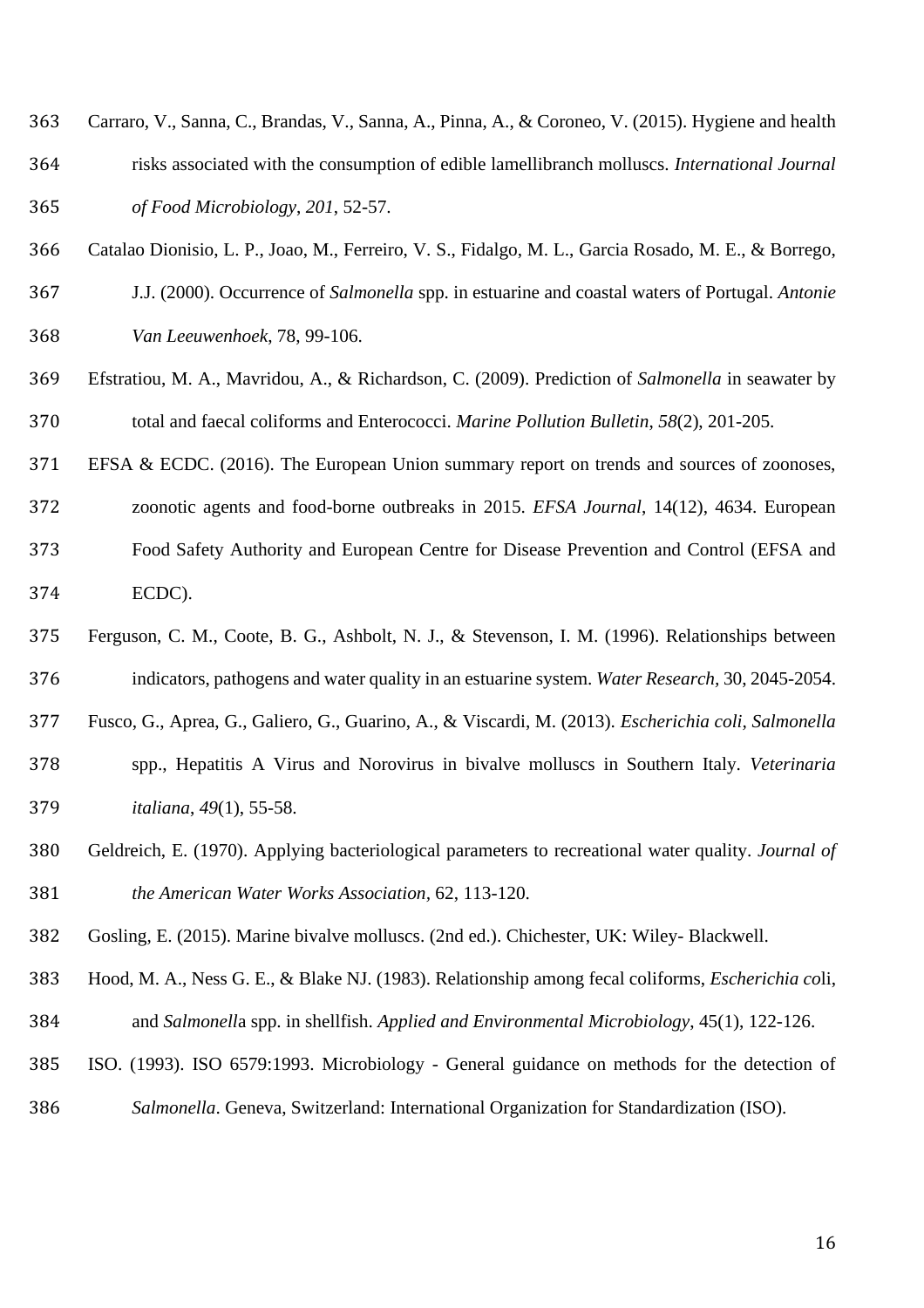- ISO. (2002). ISO ISO 6579:2002. Microbiology of food and animal feeding stuffs Horizontal method for the detection of *Salmonella* spp. Geneva, Switzerland: International Organization for Standardization (ISO).
- ISO. (2005). ISO/TS 16649-3:2005. Microbiology of food and animal feeding stuffs Horizontal method for the enumeration of beta-glucuronidase-positive Escherichia coli - Part 3: Most probable number technique using 5-bromo-4-chloro-3-indolyl-beta-D-glucuronide. Geneva, Switzerland: International Organization for Standardization (ISO).
- Iwamoto, M., Ayers, T., Mahon, B. E., & Swerdlow D. L. (2010). Epidemiology of seafood-associated infections in the United States. *Clinical Microbiological Review*, 23, 399-410.
- Malham, S. K., Rajko-Nenow, P., Howlett, E., Tuson, K. E., Perkins, T. L., Pallett, D. W., et al. (2014). The interaction of human microbial pathogens, particulate material and nutrients in estuarine environments and their impacts on recreational and shellfish waters. *Environmental Science: Processes & Impacts*, 16 (9), 2145-2155.
- Mannas, H., Mimouni, R., Chaouqy, N., Hamadi, F., & Martinez-Urtaza, J. (2014). Occurrence of *Vibrio* and *Salmonella* species in mussels (*Mytilus galloprovincialis*) collected along the Moroccan Atlantic coast. *SpringerPlus*, *3*(1), 265.
- Martinez-Manzanares, E., Moriñigo, M. A., Castro, D., Balebona, M. C., Muñoz, M. A. & Borrego
- J. J. (1992). Relationship between indicators of fecal pollution in shellfish-growing water and the occurrence of human pathogenic microorganisms in shellfish. *Journal of Food Protection,*  55(8), 609-614.
- Mazzette, R., Virgilio, S., Piras, A., Tempesta, A., Serra, S., Sferlazzo, G., et al. (2010). Valutazione dell'efficacia dei sistemi di depurazione nei confronti di *E. coli, Salmonella* spp. e *Vibrio* spp. in mitili allevati nel Golfo di Olbia. *Il Pesce*, 5, 165-172.
- Moriñigo, M. A., Còrnax, R., Munòz, M. A., Romero, P., & Borrego, J. J. (1990). Relationships between *Salmonella* spp. and indicator microorganisms in polluted natural waters. *Water Research*, 24(1), 117e120.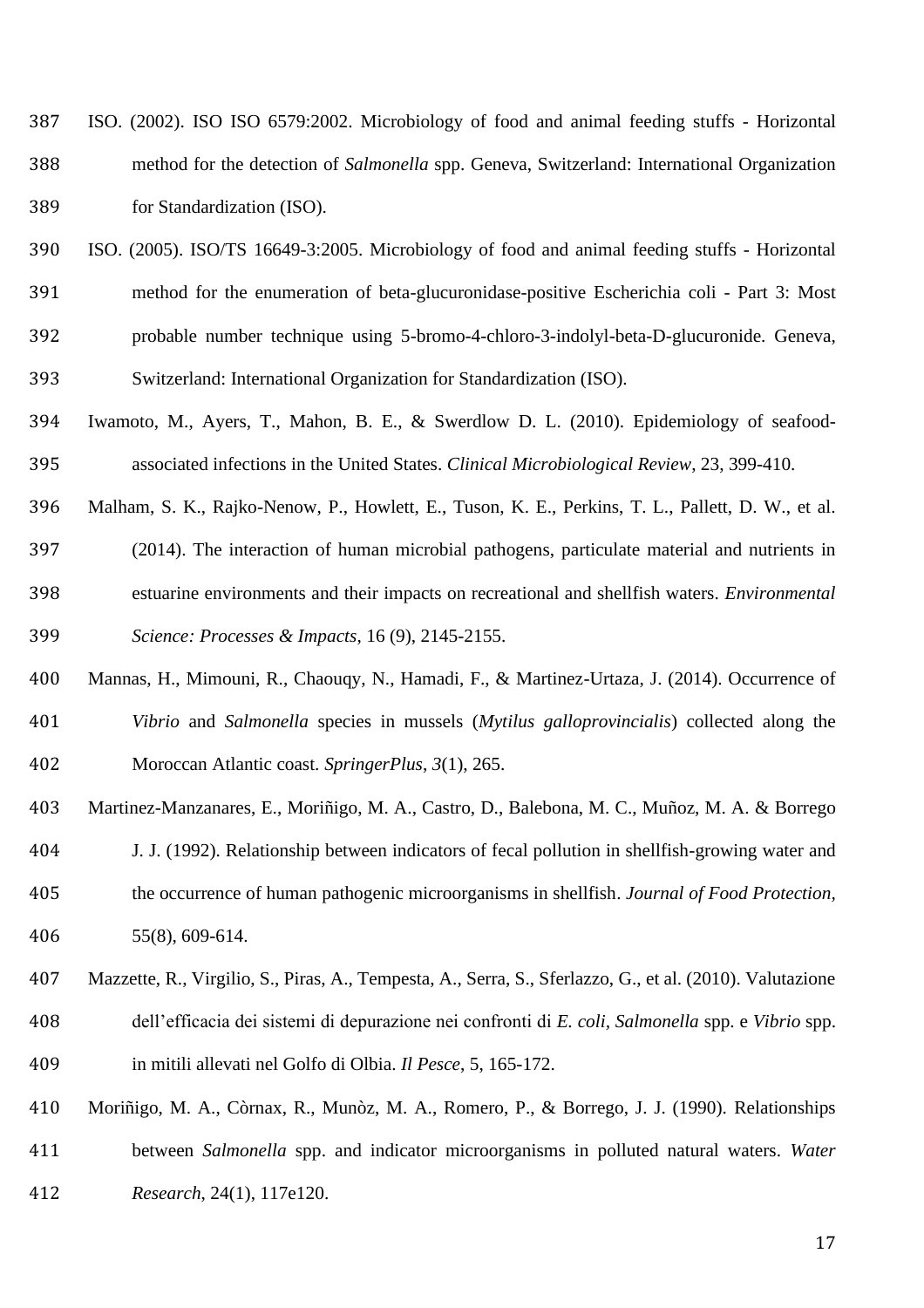- Moriñigo, M. A., Martinez-Manzanares, E., Muñoz, M. A., Balebona, M. C., & Borrego, J. J. (1993).
- Reliability of several microorganisms to indicate the presence of *Salmonella* in natural waters. *Water Science and Technology*, 27(3-4), 471-474.
- NACMCF. (1992). Microbiological criteria for raw molluscan shellfish. *Journal of Food Protection*,
- 55, 463–480. National Advisory Committee on Microbiological Criteria for Foods.
- Normanno, G., Parisi, A., Addante, N., Quaglia, N. C., Dambrosio, A., Montagna, C., & Chiocco, D.
- (2006). *Vibrio parahaemolyticus, Vibrio vulnificus* and microorganisms of fecal origin in mussels (*Mytilus galloprovincialis*) sold in the Puglia region (Italy). *International Journal of*
- *Food Microbiology*, *106*(2), 219-222.
- Novoslavskij, A., Terentjeva, M., Eizenberga, I., Valciņa, O., Bartkevičs, V. & Bērziņš, A. (2016).
- Major foodborne pathogens in fish and fish products: a review. *Annals of Microbiology*, 66(1), 1-15.
- NSSP. (2017). Guide for the Control of Molluscan Shellfish: 2015 Revision (Updated February 2017).
- [https://www.fda.gov/downloads/Food/GuidanceRegulation/FederalStateFoodPrograms/UCM](https://www.fda.gov/downloads/Food/GuidanceRegulation/FederalStateFoodPrograms/UCM505093.pdf) [505093.pdf](https://www.fda.gov/downloads/Food/GuidanceRegulation/FederalStateFoodPrograms/UCM505093.pdf)
- Obiri-Danso, K., & Jones, K. (2000). Intertidal sediments as reservoirs for hippurate negative campylobacters, salmonellae and faecal indicators in three EU recognised bathing waters in North West England. *Water Research*, 34, 519-527.
- Prato, R., Martinelli, D., Tafuri, S., Barbuti, G., Quarto, M., Germinario, C. A., & Chironna, M.
- (2013). Safety of shellfish and epidemiological pattern of enterically transmitted diseases in Italy. *International Journal of Food Microbiology*, *162*(2), 125-128.
- Serracca, L., Verani, M., Battistini, R., Rossini, I., Carducci, A., & Ercolini, C. (2010). Evaluation of Adenovirus and *E. coli* as indicators for human enteric viruses presence in mussels produced in La Spezia Gulf (Italy). *Letters in Applied Microbiology*, *50*(5), 462-467.